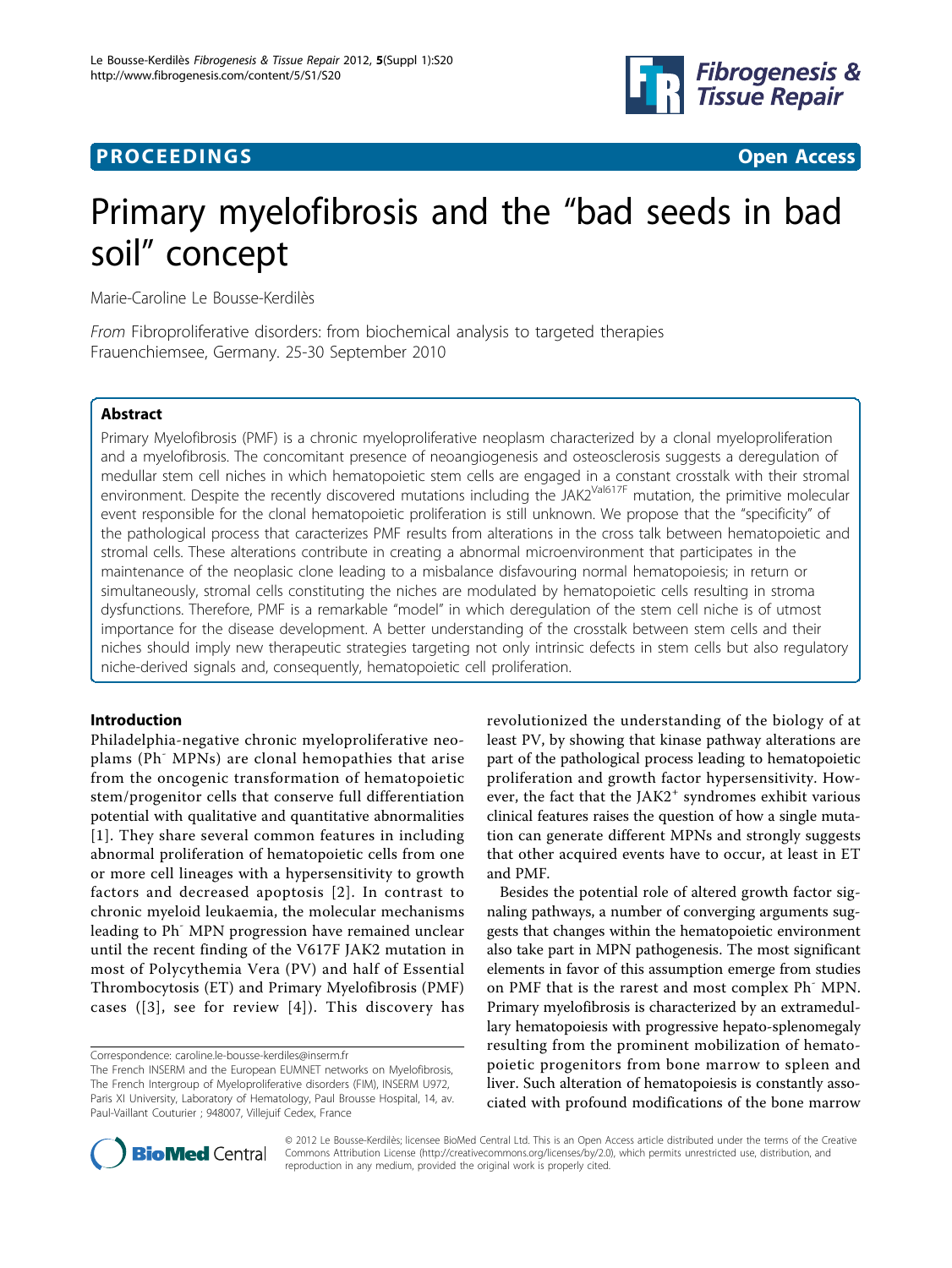and spleen stroma as demonstrated by the presence of myelofibrosis, osteosclerosis and neoangiogenesis in PMF patients [[5](#page-5-0)] (Figure 1).

Recently, evidences are accumulating that stromal cells may play an active role in the promotion or maintenance of myeloproliferative disorders in mice and that stromal dysfunction can even act as a primary enabler of inefficient hematopoiesis and secondary hematopoietic neoplastic transformation [[6,7](#page-5-0)]. In human MPNs and especially in PMF, we hypothesised that alterations of stromal cells contribute to the hematopoietic clone development [[8](#page-5-0)], therefore revisiting the "good seeds (stem cells) in bad soil (stroma)" model [\[9\]](#page-5-0) in the "bad seeds in bad soil" concept.

## Hematopoiesis is regulated by medullar niches

According to A. Spradling, "the true nature of stem cells can be learned only by discovering how they are regulated" [[10\]](#page-5-0). In the bone marrow, the proliferation and differentiation of hematopoietic stem cells (HSC) are under control of cellular and humoral regulatory signals created by the hematopoietic stem cell niches (see for review [[11](#page-5-0)]). Within these niches, HSC are engaged in a constant crosstalk with their environment, responding to numerous signals such as secreted growth factors, oxygen and calcium variations, and are maintained in close contact with stromal cells within the proximity of the endosteal surface and of the vascular network via adhesion molecules.



hematopoietic stem cells (HSCs) and a prominent proliferation of "dystrophic" megakaryocytes (MK) that partly result from the presence of gain-of-function mutations involving JAK2 and MPL genes and that is associated with a migration of HSC from bone marrow (BM) to spleen and liver through peripheral blood (PB). Such myeloproliferation is associated with alterations of stroma featured by a myelofibrosis, an osteosclerosis and a neoangiogenesis. This stromal reaction is reported to be secondary to the stimulation of stromal cells including fibroblasts, osteoblasts and endothelial cells by growth factors (GFs) produced in excess by cells from the hematopoietic clone and especially by MK cells.

Whether the concept of hematopoietic niches is dating from Schofield in 1978 [[12](#page-5-0)], their exact location in the bone marrow is still under debate. In healthy adult mice, it is commonly accepted that most HSCs are located close to the endosteal lining cells in the trabecular area. Staining of sections of adult hematopoietic tissues also revealed the presence of HSCs around bone marrow sinusoids (perivascular niches) (Figure [2\)](#page-2-0). However, it is uncertain whether both locations represent niches and, if so, whether they are spatially distinct niches or whether endosteal cells and perivascular cells collaborate to form a common niche in which mesenchymal stem cells would be an essential link [[13-15\]](#page-5-0). Furthermore, it remains to be determined whether these locations actively promote the maintenance of HSCs, or whether HSCs simply pass through some of them during their migration.

Several cellular components have been suggested to comprise the endosteal niches; these include osteoblasts, CXCL12 abundant reticular cells (CAR), osteoclasts and sympathetic neurons [\[13,16](#page-5-0)-[18](#page-5-0)]. Dormant HSCs are probably tightly anchored in endosteal niches through interactions with numerous adhesion molecules such as Ncadherin, CD44 and various integrins. Several growth factor- and chemokine-receptors expressed by HSCs that bind soluble or membrane-bound ligands produced by niche cells have been shown to be crucial for inhibiting HSC division by retention within the niche, thus preserving their dormancy and progressive lost by exhaustion [[13,14\]](#page-5-0).

Anatomical relationships of HSCs with bone marrow stroma cells have also implied vascular endothelial-cad-herin<sup>+</sup> sinusoidal endothelial cells (SECs) [\[19,20\]](#page-5-0), perivascular cells and mesenchymal stem cells (MSCs) [[15,21\]](#page-5-0) as additional components of the niche. Both osteoblastic [[16](#page-5-0)] and endothelial cells [[22](#page-5-0)] can promote the maintenance of HSCs in culture, and both cell types influence each other, which makes it difficult to attribute specific functions to the endosteal or perivascular niches [[23](#page-5-0)]. Moreover, a significant number of HSCs are not localized adjacent to the endosteum and sinusoids, suggesting that additional cells, including adiponectin-secreting adipocytes, may also contribute to the maintenance of HSCs in vivo [\[24](#page-5-0)].

# Primary Myelofibrosis, a disease associating a clonal myeloproliferation and an alteration of hematopoietic stroma

### The clonal myeloproliferation

In PMF patients, the myeloproliferative process is characterized by several abnormalities [[9,25](#page-5-0)] including : i) the multipotency of the hematopoietic clonal stem cells with myeloid and lymphoid differentiation although an absolute lymphopenia has been described in peripheral blood, ii) the progressive dominance of clonal hematopoiesis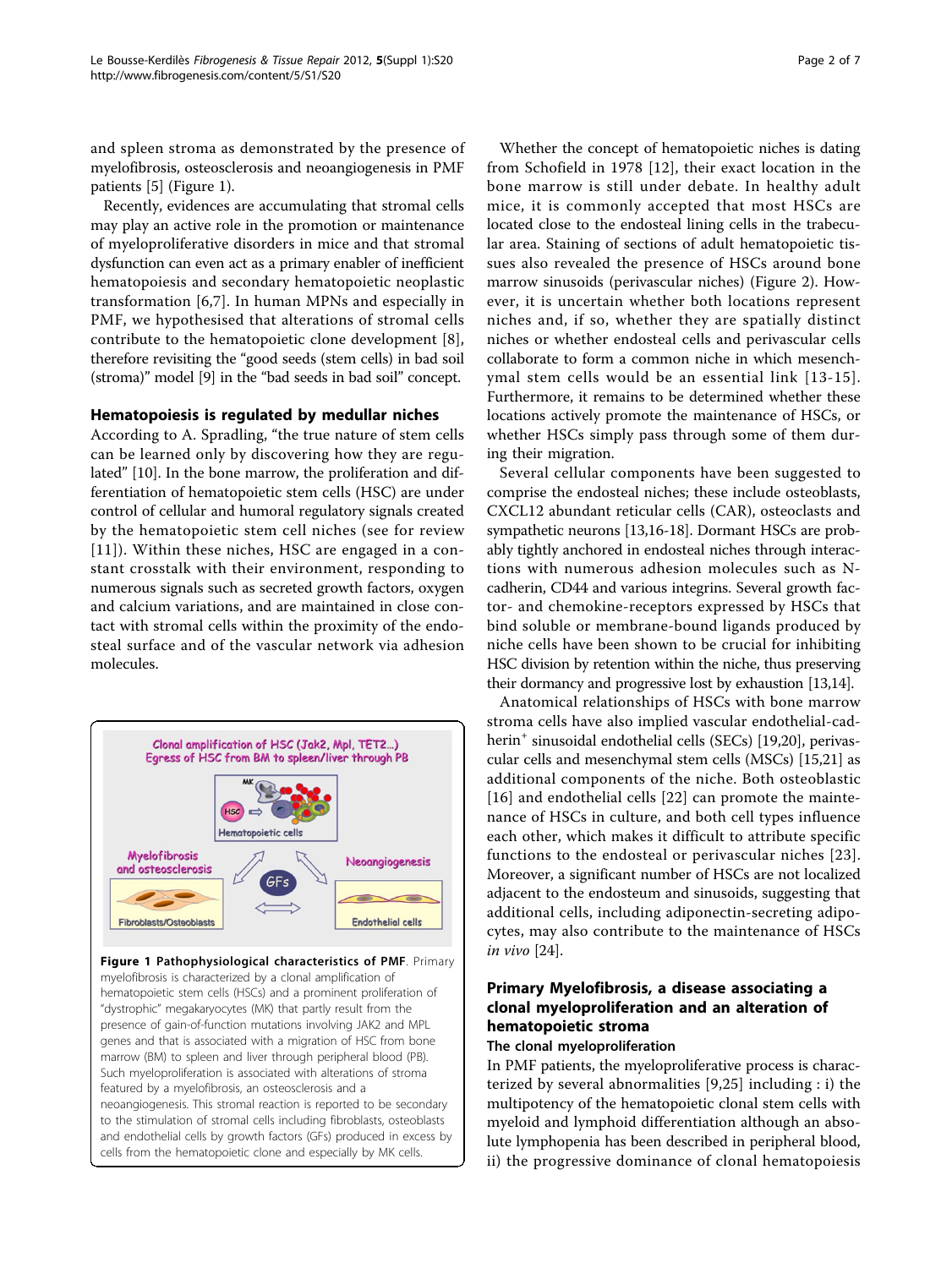<span id="page-2-0"></span>

over normal polyclonal hematopoiesis, resulting in the overproduction of one or more of the mature blood elements, iii) the hypersensitivity of hematopoietic progenitors (HP) to growth factors, iv) a striking involvement of the megakaryocytic (MK) lineage, with hyperplasia and dysplasia resulting in an excessive production of a number of cytokines and chemokines and, v) the lack of a consistent cytogenetic abnormality but the presence of mutations in the JAK2 and in the MPL thrombopoietin receptor genes.

Whereas the JAK2 $V$ al617F acquired mutation represents the first reliable molecular marker of Ph<sup>-</sup> MPN, it might not be the first genetic event and the molecular causes of the clonal myeloproliferation in PMF patients are still enigmatic. The pathogenic role of mutated JAK2 and more recently of mutated Mpl most likely goes through abnormal activation of signaling molecules including STAT and MAPK pathways that has been suggested to take part in the hematopoietic proliferation and increased sensitivity to cytokines [[26](#page-5-0),[27](#page-5-0)]. Several other mechanisms have been proposed to participate in the dysmegakaryopoiesis, including NF- $\kappa$ B [\[28](#page-5-0)] activation, IL-8 [[29\]](#page-5-0) overexpression and more recently FL/Flt3 activation [[27](#page-5-0)].

## The stromal reaction

It is accepted that myelofibrosis associating the clonal myeloproliferation is a multifactor process resulting from

alterations of fibroblasts leading to the modified expression of adhesion molecules and to an increased deposit of extracellular matrix components [\[30\]](#page-5-0). This accumulation is suggested to be the consequence of intramedullary release of growth factors by the malignant hematopoietic clone and especially by dysplastic megakaryocytes [[31](#page-5-0)]. Among these growth factors, some would further activate mesenchymal cells (PDGF, bFGF, TGFb...), leading to the myelofibrosis, as well as endothelial cells (bFGF, VEGF, IL-8...), participating in the neoangiogenesis [[32](#page-5-0)] (Figure [3](#page-3-0)). It has been hypothesized that an increased production of osteoprotegerin by stromal and endothelial cells contributed to the unbalanced osteoblast production leading to the osteosclerosis frequently associated with myelofibrosis and to vascular complications [\[33](#page-5-0)]. The abnormal trafficking of CD34+ hematopoietic progenitors and endothelial precursors that features PMF is likely resulting from modification of their adherence to the bone marrow stroma allowing them to escape from this niche into the circulation with homing to the spleen and liver. Several mechanisms, including disturbance of  $\text{CXCL12}/\text{SDF-1}\alpha$ -CXCR4 signal [[34](#page-5-0)] through a hypermethylation of its CXCR4 receptor resulting in a down-regulation of its expression [\[35](#page-5-0)], and an increased extracellular matrix proteolytic activity [\[36](#page-5-0)], also participate in this migration. Thus, in PMF, whereas the primitive molecular event is still unknown, the "specificity" of the pathological process would result from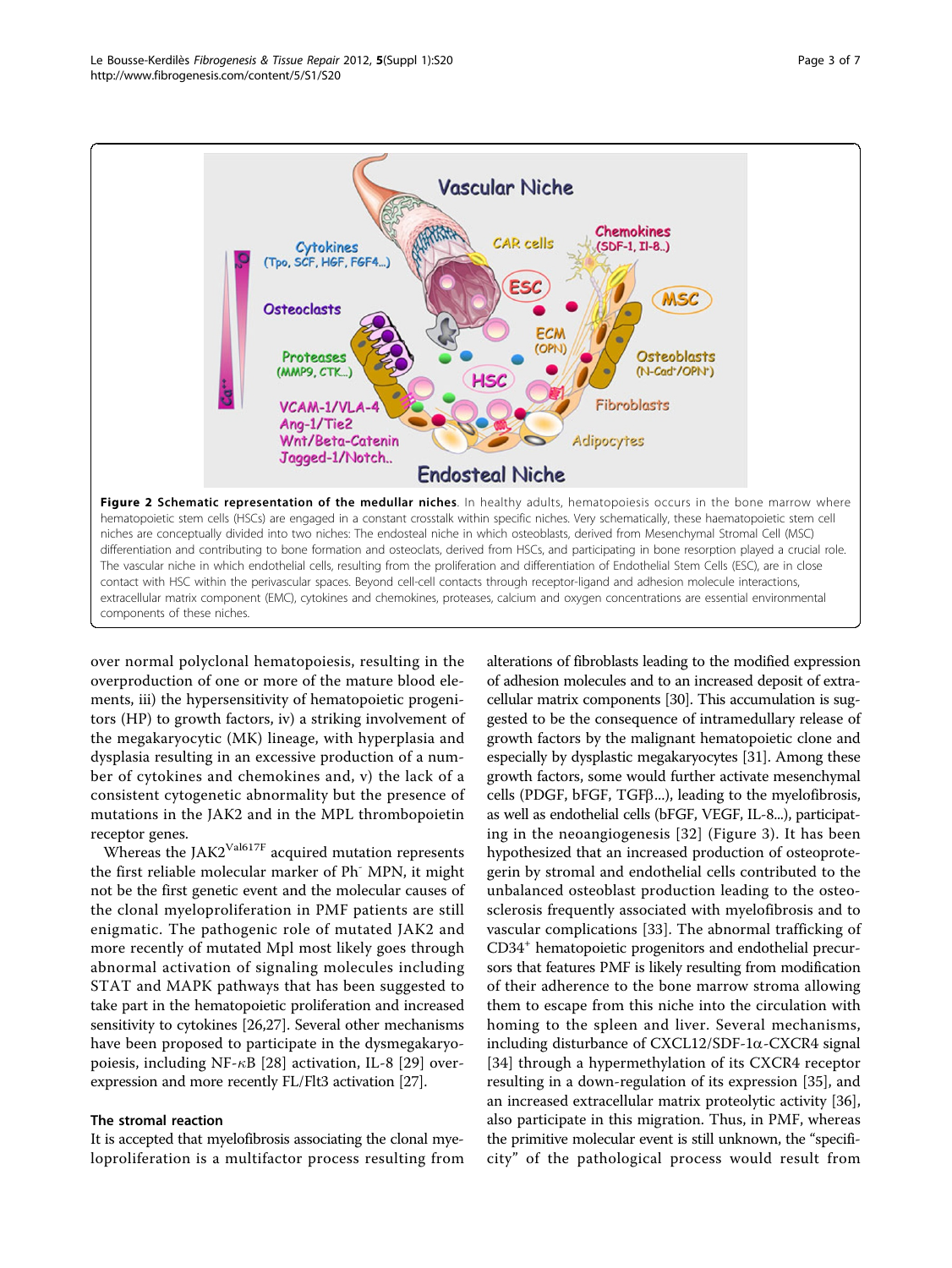<span id="page-3-0"></span>

alterations in the cross talk between hematopoietic and stromal cells. In this process, stromal cells are conditioned by growth factor produced by malignant hematopoietic cells and reciprocally, by acquiring new properties, stromal cells create a pathological microenvironment that takes part in the development and maintenance of the clone, leading to an imbalance that compromises normal hematopoiesis (Figure 4). Therefore, ignoring the environmental cues that control HSC fate during homeostasis, neoplastic HSCs can survive at anatomical sites (i.e., spleen and liver) unable to support normal adult hematopoiesis [\[8](#page-5-0)].

# Primary Myelofibrosis and the "bad seeds in bad soil" concept

In PMF, it could be suggested that in response to several environmental factors including cytokines, chemokines, proteases, adhesion molecules, alteration of calcium and oxygen concentration... there is an imbalance between endosteal and vascular niches within the bone marrow. Such disequilibrium would favor the proliferation and mobilization of pathological stem cells including hematopoietic, mesenchymal and endothelial stem/progenitor cells from the bone marrow to the blood, leading to bone marrow aplasia and stem cell mobilization. These stem cells would then migrate into the spleen where newly created or reinitialized vascular niches would favor their homing and abnormal differentiation resulting in an extramedullary hematopoiesis at



Figure 4 PMF; the "Bad Seeds in Bad Soil" model. In PMF, whereas the initial molecular defect at the origin of the hematopoietic clone is still unknown, altered interactions between CD34+ HSCs and stromal cells in the medullar environment would result in an increased cytokine production by the clonal hematopoietic cells and especially by dystrophic megakaryocytes and monocytes. Production in excess of hematopoietic, fibrogenic, and angiogenic growth factors would stimulate myelofibrosis, osteosclerosis and angiogenesis through activation of stromal and endothelial cells. Consequently, by acquiring new properties, stromal cells would create a pathological microenvironment that participates in the development and maintenance of the hematopoietic clone. Mk: Megakaryocytes; Mo: Monocytes; Ne: Neutrophiles; Ob: Osteoblasts; Oc: osteoclasts; Fb: Fibroblasts.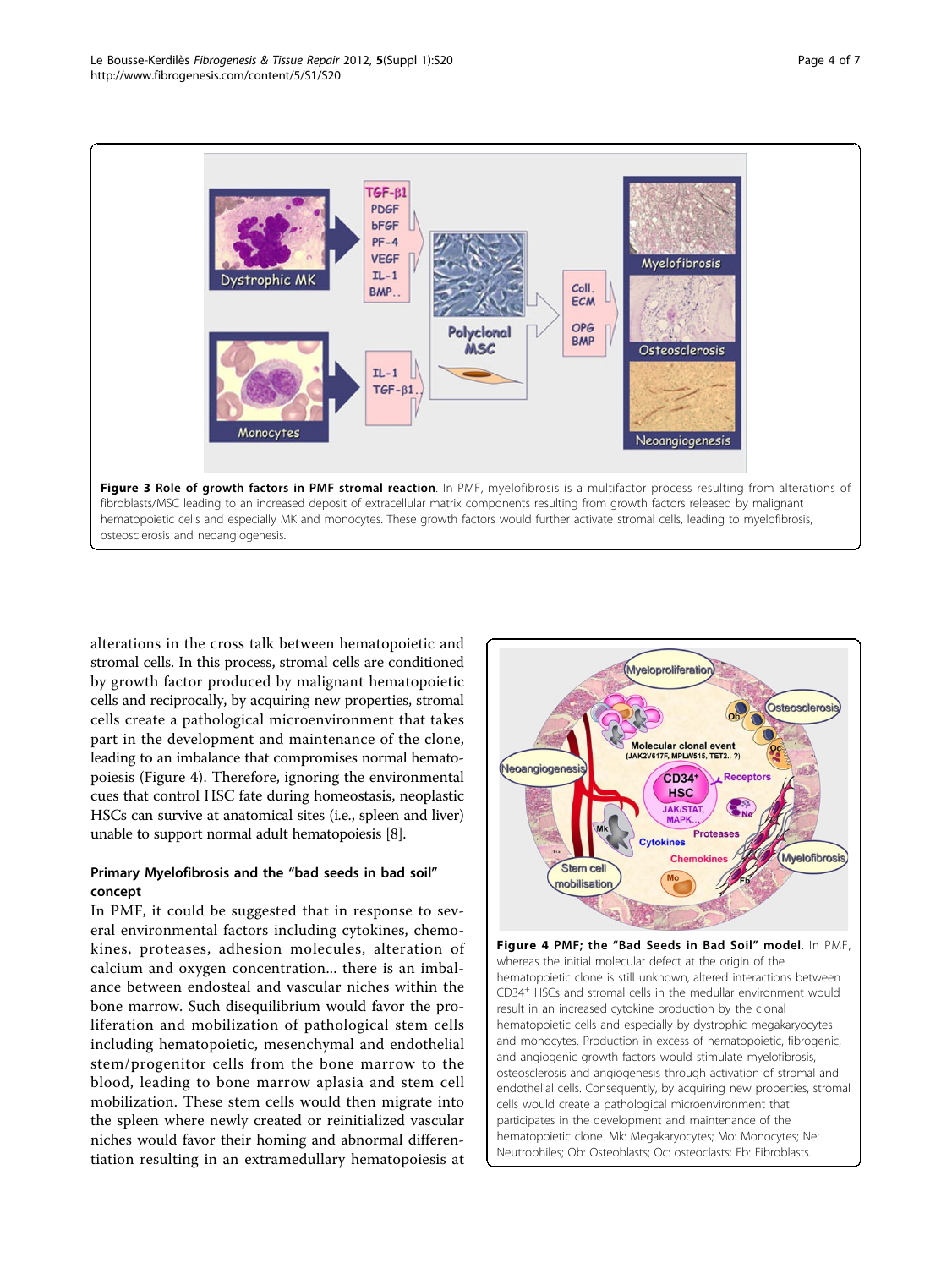the origin of the splenomegaly that features this disease [[8\]](#page-5-0) (Figure 5). Therefore, by contributing to the hematopoietic clone development, alterations of stromal cells within hematopoietic stem cell niches are key actors of PMF pathogenesis process illustrating the "Bad Seeds in Bad Soil" concept that we proposed (Figure [4\)](#page-3-0).

While chromosomal abnormalities have not been described in stromal fibroblasts, it could be questioned whether the initial oncogenic event leading to the MPN development might occur in a primitive mesodermal stem cell. The discovery, in patients with chronic myeloid leukemia, of bi-potent hemato-endothelial stem cells which harbor the Ph translocation supports such hypothesis. In PMF, while the clonality of hematopoietic stem cells is clear, the contribution of mesenchymal and/or endothelial stem cells (participating in the hematopoietic niche) to the malignant clone is not obvious and is still a matter of debate [[37](#page-5-0)[,38\]](#page-6-0). However, till now, the absence of recurrent genomic abnormalities in PMF patients does not allow us to definitively conclude on this challenging concern.

## Conclusion and perspectives

Therefore, by combining a clonal proliferation and a mobilization of hematopoietic stem cell(s) with marked alterations of the bone marrow and spleen stroma, PMF illustrates a unique model in which a "hematopoietic stem cell niche" deregulation plays a key role in the myeloproliferative process. In this manuscript, we have reviewed clinical parameters and key experimental results showing that an unbalanced between endosteal and vascular niches in bone marrow and spleen participates in the development and maintain of the clonal hematopoietic stem cell proliferation leading to this myeloproliferative syndrome. Whereas progress in the understanding of



#### Figure 5 PMF stem cells moving from niches to niches. In response to several environmental factors, an imbalance between endosteal and vascular niches within the bone marrow would favor the proliferation and mobilization of pathological stem cells from the bone marrow to the blood. These stem cells would migrate into the spleen/liver where newly created or reinitialized vascular niches would favor their homing and differentiation resulting in an extramedullary hematopoiesis in these organs.

the role of hematopoietic microenvironment in PMF is obvious, a number of concerns still remain to be addressed. Among them: Why is bone marrow stem cell homing changed? Are spleen niches newly created or reinitialized and how is spleen stem cell homing developed? Why are bone marrow/endosteal niches disadvantaged to the benefit of spleen/endothelial niches? Do PMF HSCs exhibit different sensitivity with respect to the two types of niches and if so, is there a role for the JAK2 and MPL mutations in this altered sensitivity? Are there correlations between clinical phenotype and alterations of the niches? Are niche-initiating stem cells (MSCs) mobilized?...

Besides the conceptual importance of these issues, new insights into the possible role of hematopoietic niche deregulation in the pathogenesis of PMF should open innovative therapeutic strategies for patients whose treatment has been largely palliative until now. Of course, innovative therapies must target HSC and treatments with JAK2 inhibitors are currently under clinical trials with remarkable results on spleen size and constitutional symptom reduction. However, the lack of benefits on stromal alteration including myelofibrosis and on anemia in anti-JAK2 treated patients argues in favor of the need for therapies also targeting hematopoietic niches. These niche-targeted drugs would manipulate the competitive balance between endosteal and vascular niches and therefore would modify the stem cell trafficking and homing. By forcing specific niches to reassume a normal function, such treatments would limit the proliferation and dissemination of the malignant clone. Therefore, therapeutic approaches based on associating drugs acting on the stem cell clone and on their regulatory niches might be promising!

#### Abbreviations

PMF: Primary Myelofibrosis; Ph<sup>-</sup> MPNs: Philadelphia-negative chronic MyeloProliferative Neoplasms; PV: Polycythemia Vera; ET: Essential Thrombocytosis; HSC: Hematopoietic Stem Cell; CAR: CXCL12 Abundant Reticular Cell; SEC: Sinusoidal Endothelial Cell; MSC: Mesenchymal Stem Cell; HP: Hematopoietic Progenitor; MK: Megakaryocyte; GF: Growth Factor; SC: Stem cell; EMC: Extracellular Matrix Component; Mo: Monocytes; Ne: Neutrophiles; Ob: Osteoblasts; Oc: osteoclasts; Fb: Fibroblasts.

#### Acknowledgements

This article has been published as part of Fibrogenesis & Tissue Repair Volume 5 Supplement 1, 2012: Proceedings of Fibroproliferative disorders: from biochemical analysis to targeted therapies. The full contents of the supplement are available online at [http://www.fibrogenesis.com/](http://www.fibrogenesis.com/supplements/5/S1) [supplements/5/S1.](http://www.fibrogenesis.com/supplements/5/S1)

Studies reported in this review was supported by grants from: the Association "Nouvelles Recherches Biomédicales" (ANRB), Convention de Recherche INCa n°PL054 and n°R06031LP; the Association pour la Recherche contre le Cancer (ARC, 9806), "Laurette Fugain" association (ALF/no. 06-06, project # R06067LL), the "Contrat d'Interface" with Paul Brousse Hospital, the "Groupement d'Intérêt Scientifique (GIS)-Institut des Maladies Rares 03/GIS/ PB/SJ/n°35, the European Union-EUMNET Project (QLRT-2001-01123), INCa (PL054 and 2007-1-PL5-Inserm 11-1), and the "Ligue Contre le Cancer" (Equipe labellisée "LA LIGUE 2010").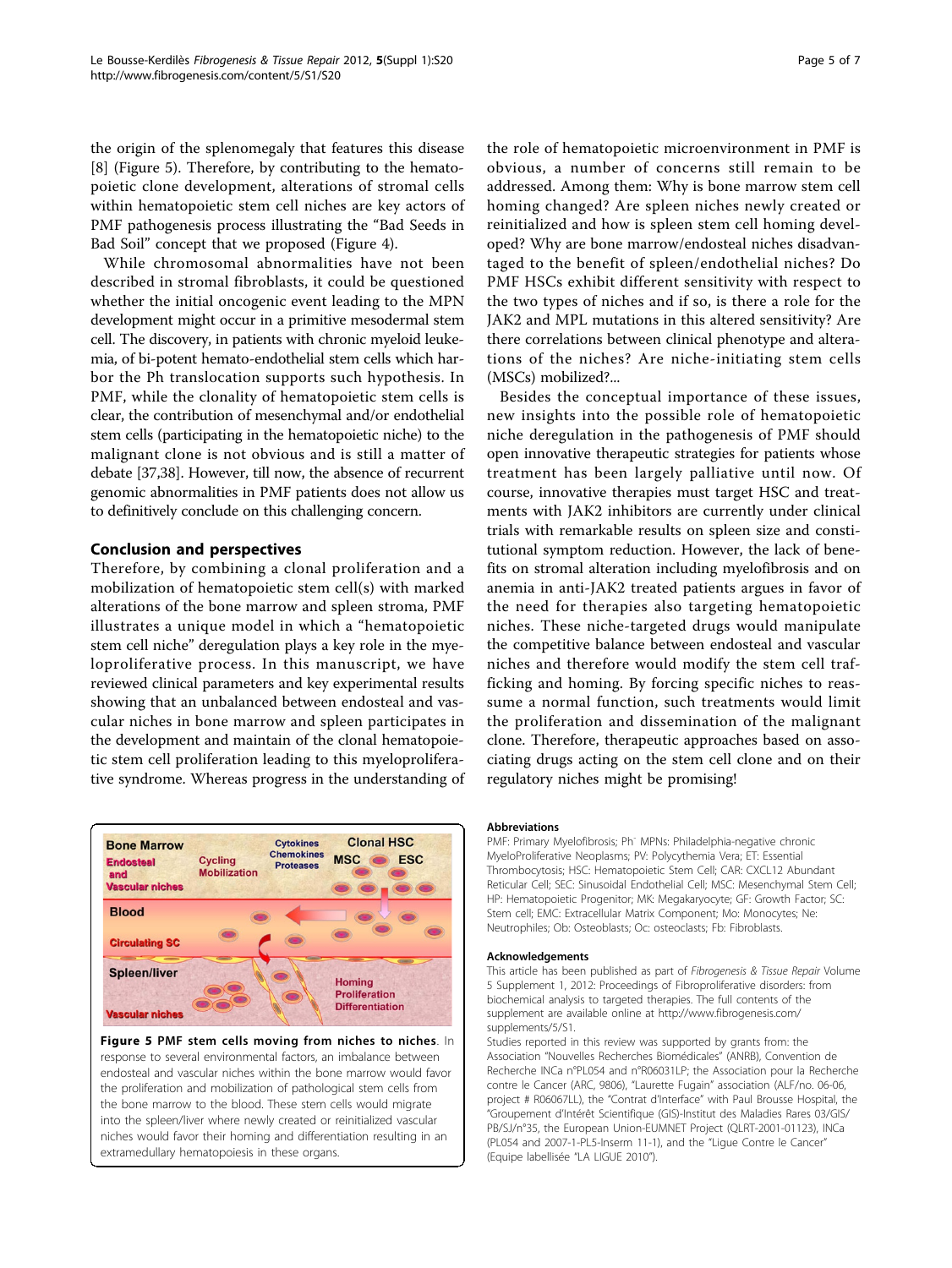#### <span id="page-5-0"></span>Competing interests

The author declares that they have no competing interests.

Published: 6 June 2012

#### References

- 1. Tefferi A: The history of myeloproliferative disorders: before and after Dameshek. Leukemia 2008, 22:3-13.
- 2. Tefferi A, Vainchenker W: Myeloproliferative Neoplasms: Molecular Pathophysiology, Essential Clinical Understanding, and Treatment Strategies. J Clin Oncol 2011, 29:573-582
- 3. James C, Ugo V, Le Couédic JP, Staerk J, Delhommeau F, Lacout C, Garçon L, Raslova H, Berger R, Bennaceur-Griscelli A, Villeval JL, Constantinescu SN, Casadevall N, Vainchenker W: A unique clonal JAK2 mutation leading to constitutive signalling causes polycythaemia vera. Nature 2005, 28:1144-1148.
- 4. Tefferi A: Novel mutations and their functional and clinical relevance in myeloproliferative neoplasms: JAK2, MPL, TET2, ASXL1, CBL, IDH and IKZF1. Leukemia 2010, 24:1128-1138.
- 5. Le Bousse-Kerdilès MC, Martyré MC: Myelofibrosis: pathogenesis of myelofibrosis with myeloid metaplasia. French INSERM Research Network on Myelofibrosis with Myeloid Metaplasia. Springer Semin Immunopathol 1999, 21:491-508.
- 6. Walkley CR, Olsen GH, Dworkin S, Fabb SA, Swann J, McArthur GA, Westmoreland SV, Chambon P, Scadden DT, Purton LE: A microenvironment-induced myeloproliferative syndrome caused by retinoic acid receptor gamma deficiency. Cell 2007, 129:1097-1110.
- 7. Walkley CR, Shea JM, Sims NA, Purton LE, Orkin SH: Rb regulates interactions between hematopoietic stem cells and their bone marrow microenvironment. Cell 2007, 129:1081-1095.
- Lataillade JJ, Pierre-Louis O, Hasselbalch HC, Uzan G, Jasmin C, Martyré MC, Le Bousse-Kerdilès MC, French INSERM and the European EUMNET Networks on Myelofibrosis: Does primary myelofibrosis involve a defective stem cell niche? From concept to evidence. Blood 2008, 15:3026-3035.
- 9. Perry JM, Li L: Disrupting the stem cell niche: good seeds in bad soil. Cell 2007, 129:1045-1047.
- 10. Spradling A, Drummond-Barbosa D, Kai T: Stem cells find their niche. Nature 2001, 414:98-104.
- 11. Oh IH, Kwon KR: Concise review: multiple niches for hematopoietic stem cell regulations. Stem Cells 2010, 28:1243-1249.
- 12. Schofield R: The relationship between the spleen colony-forming cell and the haemopoietic stem cell. Blood Cells 1978, 4:7-25.
- 13. Morrison SJ, Spradling AC: Stem cells and niches: mechanisms that promote stem cell maintenance throughout life. Cell 2008, 132:598-611.
- 14. Raaijmakers MH, Scadden DT: Evolving concepts on the microenvironmental niche for hematopoietic stem cells. Curr Opin Hematol 2008, 15:301-306.
- 15. Méndez-Ferrer S, Michurina TV, Ferraro F, Mazloom AR, Macarthur BD, Lira SA, Scadden DT, Ma'ayan A, Enikolopov GN, Frenette PS: Mesenchymal and haematopoietic stem cells form a unique bone marrow niche. Nature 2010, 466:829-34.
- 16. Calvi LM, Adams GB, Weibrecht KW, Weber JM, Olson DP, Knight MC, Martin RP, Schipani E, Divieti P, Bringhurst FR, Milner LA, Kronenberg HM, Scadden DT: Osteoblastic cells regulate the haematopoietic stem cell niche. Nature 2003, 425:841-846.
- 17. Katayama Y, Battista M, Kao WM, Hidalgo A, Peired AJ, Thomas SA, Frenette PS: Signals from the sympathetic nervous system regulate hematopoietic stem cell egress from bone marrow. Cell 2006, 27:407-421.
- 18. Mendez-Ferrer S, Lucas D, Battista M, Frenette PS: Haematopoietic stem cell release is regulated by circadian oscillations. Nature 2008, 452:442-447.
- 19. Hooper AT, Butler JM, Nolan DJ, Kranz A, Iida K, Kobayashi M, Kopp HG, Shido K, Petit I, Yanger K, James D, Witte L, Zhu Z, Wu Y, Pytowski B, Rosenwaks Z, Mittal V, Sato TN, Rafii S: Engraftment and reconstitution of hematopoiesis is dependent on VEGFR2-mediated regeneration of sinusoidal endothelial cells. Cell Stem Cell 2009, 4:263-274.
- 20. Kiel MJ, Yilmaz OH, Iwashita T, Yilmaz OH, Terhorst C, Morrison SJ: SLAM family receptors distinguish hematopoietic stem and progenitor cells and reveal endothelial niches for stem cells. Cell 2005, 121:1109-1121.
- 21. Mendez-Ferrer S, Michurina TV, Ferraro F, Mazloom AR, Macarthur BD, Lira SA, Scadden DT, Ma'ayan A, Enikolopov GN, Frenette PS: Mesenchymal

Page 6 of 7

and haematopoietic stem cells form a unique bone marrow niche. Nature 2010, 466:829-834.

- 22. Kobayashi H, Butler JM, O'Donnell R, Kobayashi M, Ding BS, Bonner B, Chiu VK, Nolan DJ, Shido K, Benjamin L, Rafii S: Angiocrine factors from Akt-activated endothelial cells balance self-renewal and differentiation of haematopoietic stem cells. Nat Cell Bio 2010, 12:1046-1056.
- 23. Kiel MJ, Morrison SJ: Uncertainty in the niches that maintain haematopoietic stem cells. Nat Rev Immunol 2008, 8:290-301.
- 24. DiMascio L, Voermans C, Uqoezwa Mn Duncan A, Lu D, Wu J, Sankar U, Reya T: Identification of adiponectin as a novel hemopoietic stem cell growth factor. J Immunol 2007, 178:3511-3520.
- 25. Martyré MC, Le Bousse-Kerdilès MC, members of the French INSERM Research Network on Myelofibrosis With Myeloid Metaplasia: Stem cell dysregulation in myelofibrosis with myeloid metaplasia: current data on growth factor and transcription factor involvement. Semin Oncol 2005, 32:373-379.
- 26. Komura E, Chagraoui H, Mansat de Mas V, Blanchet B, de Sepulveda P, Larbret F, Larghero J, Tulliez M, Debili N, Vainchenker W, Giraudier S: Spontaneous STAT5 activation induces growth factor independence in idiopathic myelofibrosis: possible relationship with FKBP51 overexpression. Exp Hematol 2003, 31:622-630.
- 27. Desterke C, Bilhou-Nabéra C, Guerton B, Martinaud C, Tonetti C, Clay D, Guglielmelli P, Vannucchi A, Bordessoule D, Hasselbalch H, Dupriez B, Benzoubir N, Bourgeade MF, Pierre-Louis O, Lazar V, Vainchenker W, Bennaceur-Griscelli A, Gisslinger H, Giraudier S, Le Bousse-Kerdilès MC, French Intergroup of Myeloproliferative Disorders; French INSERM and European EUMNET Networks on Myelofibrosis: FLT3-mediated p38-MAPK activation participates in the control of megakaryopoiesis in primary myelofibrosis. Cancer Res 2011, 71(8):2901-15.
- 28. Komura E, Tonetti C, Penard-Lacronique V, Chagraoui H, Lacout C, Lecouédic JP, Rameau P, Debili N, Vainchenker W, Giraudier S: Role for the nuclear factor kappaB pathway in transforming growth factor-beta1 production in idiopathic myelofibrosis: possible relationship with FK506 binding protein 51 overexpression. Cancer Res 2005, 65:3281-3289.
- 29. Emadi S, Clay D, Desterke C, Guerton B, Maquarre E, Charpentier A, Jasmin C, Le Bousse-Kerdilès MC, French INSERM Research Network on MMM: IL-8 and its CXCR1 and CXCR2 receptors participate in the control of megakaryocytic proliferation, differentiation, and ploidy in myeloid metaplasia with myelofibrosis. Blood 2005, 105:464-473.
- 30. Le Bousse-Kerdilès MC, Martyré MC, Samson M: Cellular and molecular mechanisms underlying bone marrow and liver fibrosis: a review. Eur Cytokine Netw 2008, 19:69-80.
- 31. Ciurea SO, Merchant D, Mahmud N, Ishii T, Zhao Y, Hu W, Bruno E, Barosi G, Xu M, Hoffman R: Pivotal contributions of megakaryocytes to the biology of idiopathic myelofibrosis. Blood 2007, 110:986-993.
- Le Bousse-Kerdilès MC, Martyré MC: Dual implication of fibrogenic cytokines in the pathogenesis of fibrosis and myeloproliferation in myeloid metaplasia with myelofibrosis. Ann Hematol 1999, 78:437-444.
- 33. Chagraoui H, Tulliez M, Smayra T Komura E, Giraudier S, Yun T, Lassau N, Vainchenker W, Wendling F: Stimulation of osteoprotegerin production is responsible for osteosclerosis in mice overexpressing TPO. Blood 2003, 101:2983-2989.
- 34. Guglielmelli P, Zini R, Bogani C, Salati S, Pancrazzi A, Bianchi E, Mannelli F, Ferrari S, Le Bousse-Kerdilès MC, Bosi A, Barosi G, Migliaccio AR, Manfredini R, Vannucchi AM: Molecular profiling of CD34+ cells in idiopathic myelofibrosis identifies a set of disease-associated genes and reveals the clinical significance of Wilms' tumor gene 1 (WT1). Stem Cells 2007, 25:165-173.
- 35. Bogani C, Ponziani V, Guglielmelli P, Desterke C, Rosti V, Bosi A, Le Bousse-Kerdilès MC, Barosi G, Vannucchi AM: Hypermethylation of CXCR4 promoter in CD34+ cells from patients with primary myelofibrosis. Stem Cells 2008, 26:1920-1930.
- 36. Xu M, Bruno E, Chao J, Huang S, Finazzi G, Fruchtman SM, Popat U, Prchal JT, Barosi G, Hoffman R: Constitutive mobilization of CD34+ cells into the peripheral blood in idiopathic myelofibrosis may be due to the action of a number of proteases. Blood 2005, 105:4508-4515.
- 37. Piaggio G, Rosti V, Corselli M, Bertolotti F, Bergamaschi G, Pozzi S, Imperiale D, Chiavarina B, Bonetti E, Novara F, Sessarego M, Villani L, Garuti A, Massa M, Ghio R, Campanelli R, Bacigalupo A, Pecci A, Viarengo G, Zuffardi O, Frassoni F, Barosi G: Endothelial colony-forming cells from patients with chronic myeloproliferative disorders lack the diseasespecific molecular clonality marker. Blood 2009, 1:3127-3130.